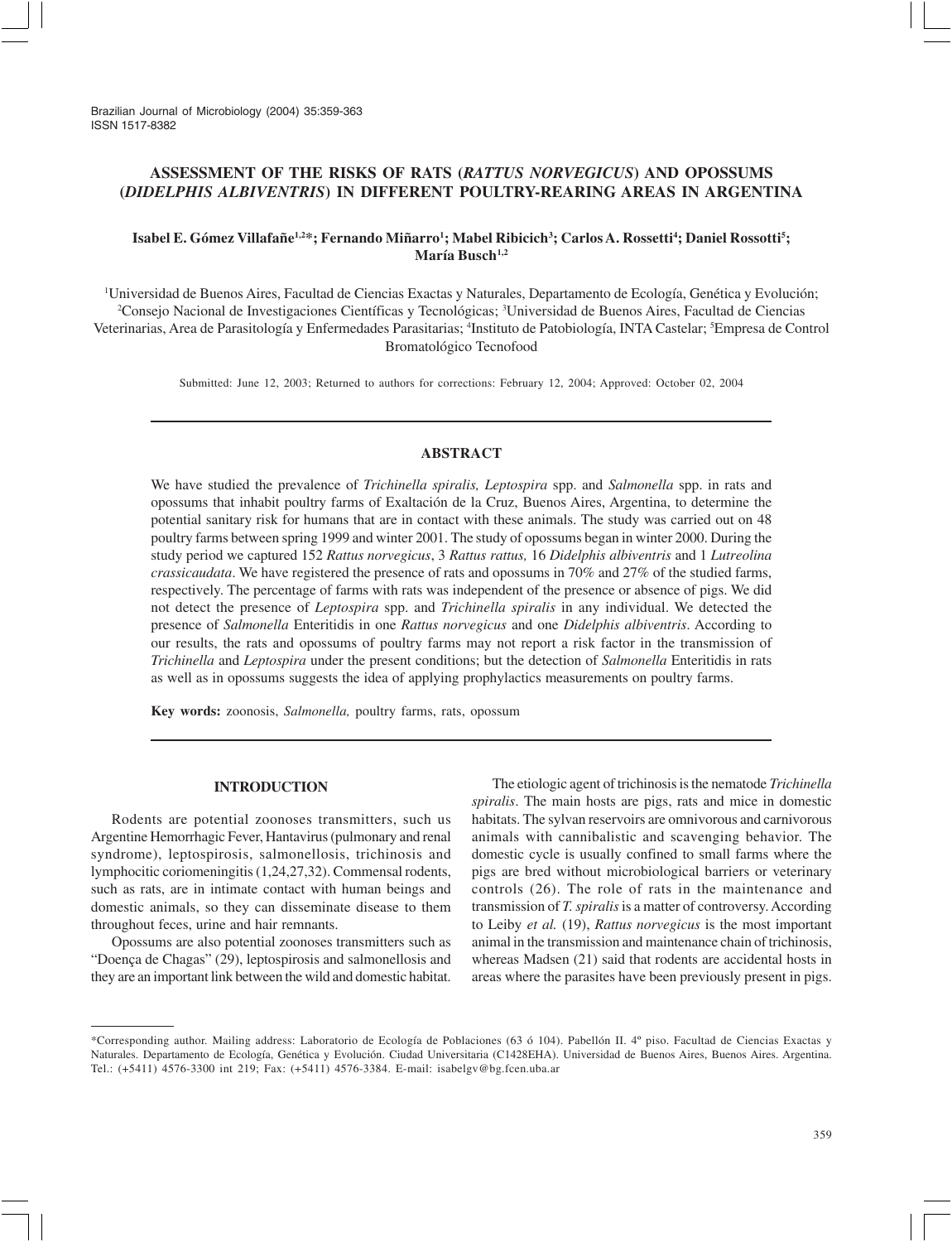There are no reports of rats infected with *Trichinella* in areas where the parasite has not been detected in wildlife or in domestic pigs. In Europe, *Trichinella* was detected in 73% of rats coming from food storage areas and in 6% of rats coming from pigpen. Rats coming from granaries, sheds and areas far from animal breeder places and slaughterhouses did not carry parasites (13). Human beings are accidental hosts that acquire trichinosis through the consumption of undercooked infected pork meat. During the last century (1900-1998), human cases of trichinosis in Buenos Aires Province reached 2731, resulting in 303.5 mean cases per year (7). Few studies about trichinosis in wild animals were made in Argentina, but the agent was detected in rodents, foxes, armadillos, wild boars and large hairy armadillos (*Chaetophractus villosus*) (1,15,33).

Leptospirosis is a worldwide disease with approximately 1% lethality. Rats are the main carriers of leptospires and they are important transmitters of infections to human beings and domestic animals. In poultry farms the rodents attracted to foodstuffs may infect chickens, especially in bad hygiene conditions, posing a danger to poultry processors (8). Furthermore, the critical number of rats for maintenance of leptospirosis in an area is estimated to be about two individuals per hectare, because in this way at least two rats would overlap their home range about half the time of its active life (14). According to studies carried out in Peru, Brazil and Argentina, *Didelphis* is the second main reservoir of leptospires (6,20,28). Leptospires were isolated from other animals, such as pampa´s cavys, otters, hares and sigmodontine rodents (3,30). Human beings may become infected when they have contact with moist soil that contains infected urine. To create a leptospires focus, the presence of infected animals as well as particular habitat conditions (wet conditions, neutral or neutral-alkaline pH, temperate temperature) are needed. The prevalence in rodents that inhabit Buenos Aires downtown and its suburbs varied between 12.5% and 43% depending on the zone, environmental conditions and season (2,30,31).

Salmonellosis is an important disease both for human health and for the economic losses that causes to the poultry activity (16,17). The global increase of human infections due to serovar Enteritidis observed between 1980-1990 was almost entirely attributable to the presence of this organism in the poultry production industry worldwide (4). According to the Hungarian enteric surveillance data, human salmonellosis is mostly due to *S*. Enteritidis infection, caused by ingestion of food of poultry origin (meat and egg products) (23). The etiologic agent (*Salmonella* spp.) can be transmitted by chickens through vertical way, which can result in the contamination of a flock, or in the case of embryonic mortality, resulting in contaminated eggs (16). Therefore, different countries state that infected flocks of breeding birds should be destroyed, and that prophylaxis measurements should be implemented (16). The infection rate has been estimated to be between 1-3% in domestic animals

and around 3.4% in wild animals (opossums mainly) (1). Generally, rodents are infected with particular serotypes of the resident area.

The broiler industry is an activity that has increased worldwide; so, the goal of this study was to detect the prevalence of *Trichinella spiralis, Leptospira* spp and *Salmonella* spp in rats and opossums that inhabit poultry farms in the study area aiming to asses the potential risk posed by these animals to the human population.

### **MATERIALS AND METHODS**

### **Study area**

Fieldwork took place in Exaltación de la Cruz County, Buenos Aires Province, Argentina. The area is a gently sloping plain in the pampean subregion. The climate is temperate, with a mean annual temperature of 16ºC and a mean annual precipitation of 1000 mm.

The area is intensely cultivated, and most of the remaining native plants are restricted to linear and less disturbed habitats including cropfield edges, fencerows and roadsides, typically known as 'borders' (5,22). Other activities include extensive cattle farming and intensive poultry farming, mainly for the broiler industry, which has increased in the area in the last 14-19 years (12).

In poultry farms, seven-day-old chickens are provided to the farmers by large integrated breeding companies. When they are in their sheds, chickens are kept on litter floors, receive a constant supply of food and water and are maintained at a comfortable temperature. The chickens are reared for about 60 days and then sold as meat to the company. Within the next 20 days the sheds are prepared for new chickens. Usually, this is the period when sheds are treated with chemical for rodent control. However, farms may remain untreated for some periods because the company does not provide the poison, or the farmer decides not to use it.

# **Rodent and opossum survey**

The study was carried out on 48 poultry farms (six for each season) located in Exaltación de la Cruz County, NW Buenos Aires province, Argentina, between spring 1999 and winter 2001. The opossums sampling began in winter 2000.

Cage live traps (15x16x31 cm.) were placed around the chicken sheds (maximum of three sheds per farm) and other buildings every 20 meters. Traps were baited with meat and carrots and checked each morning during three consecutive days.

The relationship between presence of rats on farms and the presence of pigs for the farmers consumption was determined by means of Chi-square Test (36).

Captured rodents and opossums were identified to species level. Breeding condition, trap location and date of capture were recorded. Animals were euthanized and the age of the rodent was determined by the dry weight of eye lens (18).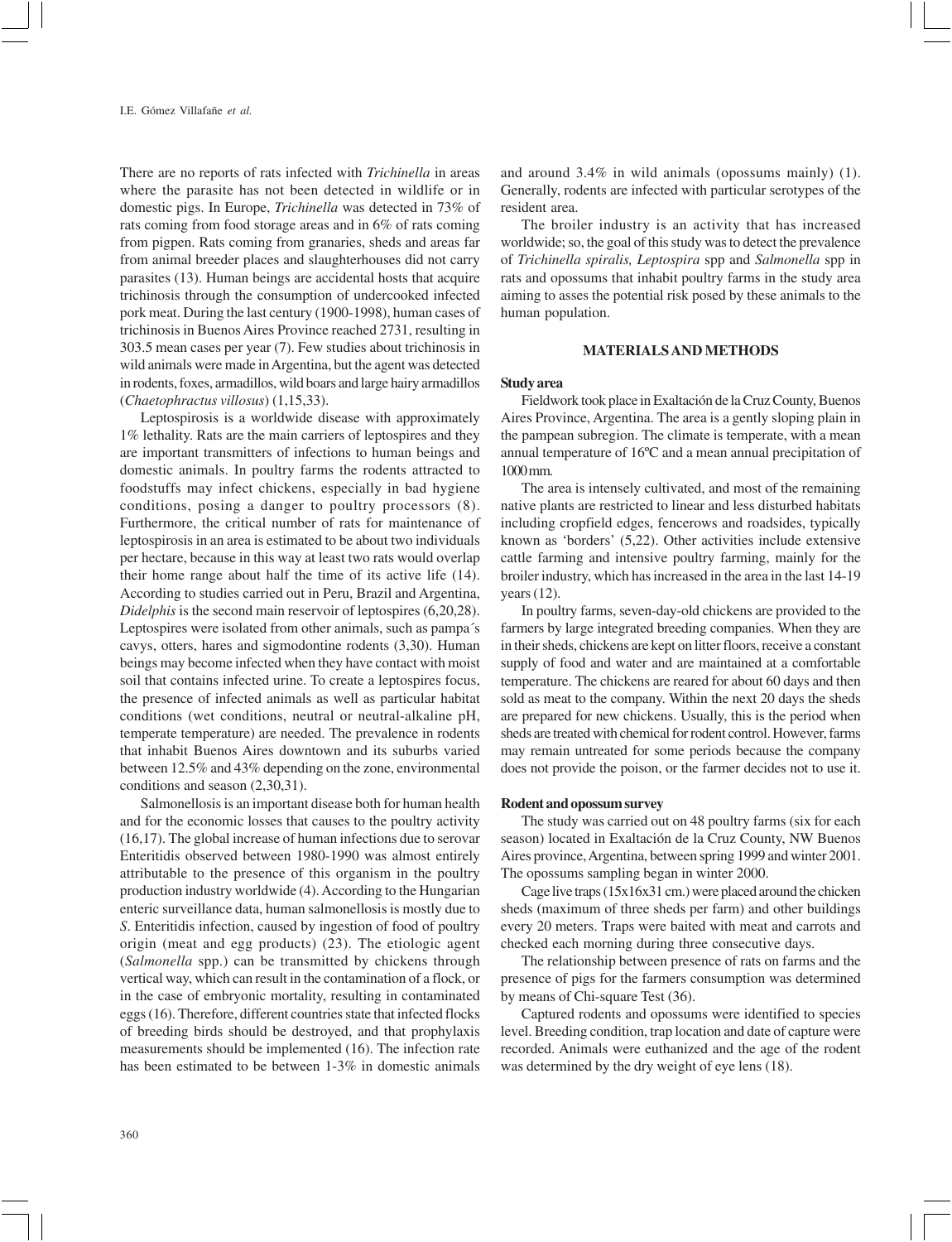#### **The prevalence was calculated as follows**

Number of hosts infected with one or more individuals of a particular parasite  $x 100$ 

number of hosts examined for this particular parasite

# *Leptospira* **spp. detection**

Two methods were used: serology and Warthin-Starry. Due to problems of contamination of samples when working in field conditions, the second method was selected for analysing the samples. Although this method may underdiagnose the presence of *Leptospira*, Fresh *et al*. (10) and Zamora *et al*. (35) detected 83.3% of the cases and results were comparable to the ones obtained using serological methods (10,34).

At necropsy, the kidneys of each animal were removed and transversal sectioned in half. The kidneys were then fixed in 10% buffered formalin. Sections of each kidney were silver impregnated according to the Warthin-Starry methods (9) and observed at light microscopy.

#### *Trichinella spiralis* **detection**

At necropsy, the tongue, intercostal muscles and diaphragm were removed and preserved at 0-5ºC. Artificial digestion methods were used for detection of L1 *Trichinella spiralis* (11).

## *Salmonella* **sp. detection**

At necropsy, a terminal intestine portion was removed and sowed in a plate containing cromogenic Chromagar Salmonella. The potential positive samples were confirmed by serological tests, using somatic (O) and flagellar (H) polyvalent sera (34).

#### **RESULTS**

During the study period 160 rats (152 *Rattus norvegicus,* 3 *Rattus rattus* and 5 unknown) and 17 opossums (16 *Didelphis albiventris* and 1 *Lutreolina crassicaudata*) were captured by means of a total trapping effort of 4382 trap-nights.

Fourty-nine percent of farms had pigs for the farmer consumption. The presence of rats and opossums was registered in 70% and 27% of the studied farms, respectively. The presence of rats on farms resulted independent of the presence or absence of pigs  $(X^2=0.17; p=0.68)$ .

Neither *Leptospira* spp. nor *Trichinella spiralis* was detected in any of the individuals analysed (105 rats and 17 opossums; 129 rats and 17 opossum, respectively).

The presence of *Salmonella* Enteritidis was detected in one of the 123 *Rattus norvegicus* analysed (prevalence= 0.81%) and in one of the 16 *Didelphis albiventris* analysed (prevalence= 6%). The infected rat was a reproductively active female, older than 20 months weighing 310 grams, which had recently bred and captured in autumn 2001. The infected opossum was a juvenile female weighing 110 grams, captured in summer 2001.

### **DISCUSSION**

In the studied poultry farms, the most common rat and opossum species were *Rattus norvegicus* and *Didelphis albiventris* respectively.

The absence of *Trichinella spiralis* in rats supports the hypothesis of Madsen (21) which says that they are accidental hosts which may be infected by the consumption of infected pigs carcasses. The absence of infected rats in the study area may be related to the periodical control of pigs conducted by the Bromatology Direction of Exaltación de la Cruz, and to the high availability of food sources for rats (chicken food) which decreases the probability of eating carcasses (1,26). In agreement with this hypothesis, Caminoa (7) found infected rats in sites where pigs were also infected.

The non-detection of leptospires in rats may have been caused by the absence of this parasite in the studied habitat, but may have been also the result of the use of antibiotics to control chickens, and rodenticides to control the rats (3,7,33).

Generally, rodents are infected with particular *Salmonella* serotypes, so, the detection of *Salmonella* Enteritidis in rats suggests that the chickens were infected with the same serotype, which implies a serious risk to human health. This serotype arose as a problem for the broiler industry in Spain in 1983 and it was treated as a serious problem in 1985 and 1986 because there is a positive relationship between humans isolation of *S*. Enteritidis and the consumption of chickens, eggs and their products (25).

According to these results, the rats and opossums of poultry farms in the study area are not a risk factor in the transmission of *Trichinella* and Leptospira. However, the presence of *S*. Enteritidis indicates the need for application of prophylactic measures in poultry farms which must include the creation of sanitary barriers at building entrances (13), heat treatment of feed and control of wild animals entrance.

### **ACKNOWLEDGEMENTS**

We want to thank all the farmers who kindly let us work on their farms and the following sources of financial support: University of Buenos Aires and National Council of Scientific and Technologic Research (CONICET) grants (UBACYT TX 58 and PIP 548/98).

## **RESUMO**

# **Avaliação dos riscos sanitários de ratos (***Rattus norvegicus***) e gambás (***Didelphis albiventris***) em diferentes granjas avícolas na Argentina**

A prevalência de *Trichinella spiralis, Leptospira* spp. e *Salmonella* spp. foi estudada em ratos e gambás que habitam granjas avícolas da região de Exaltación de la Cruz, Buenos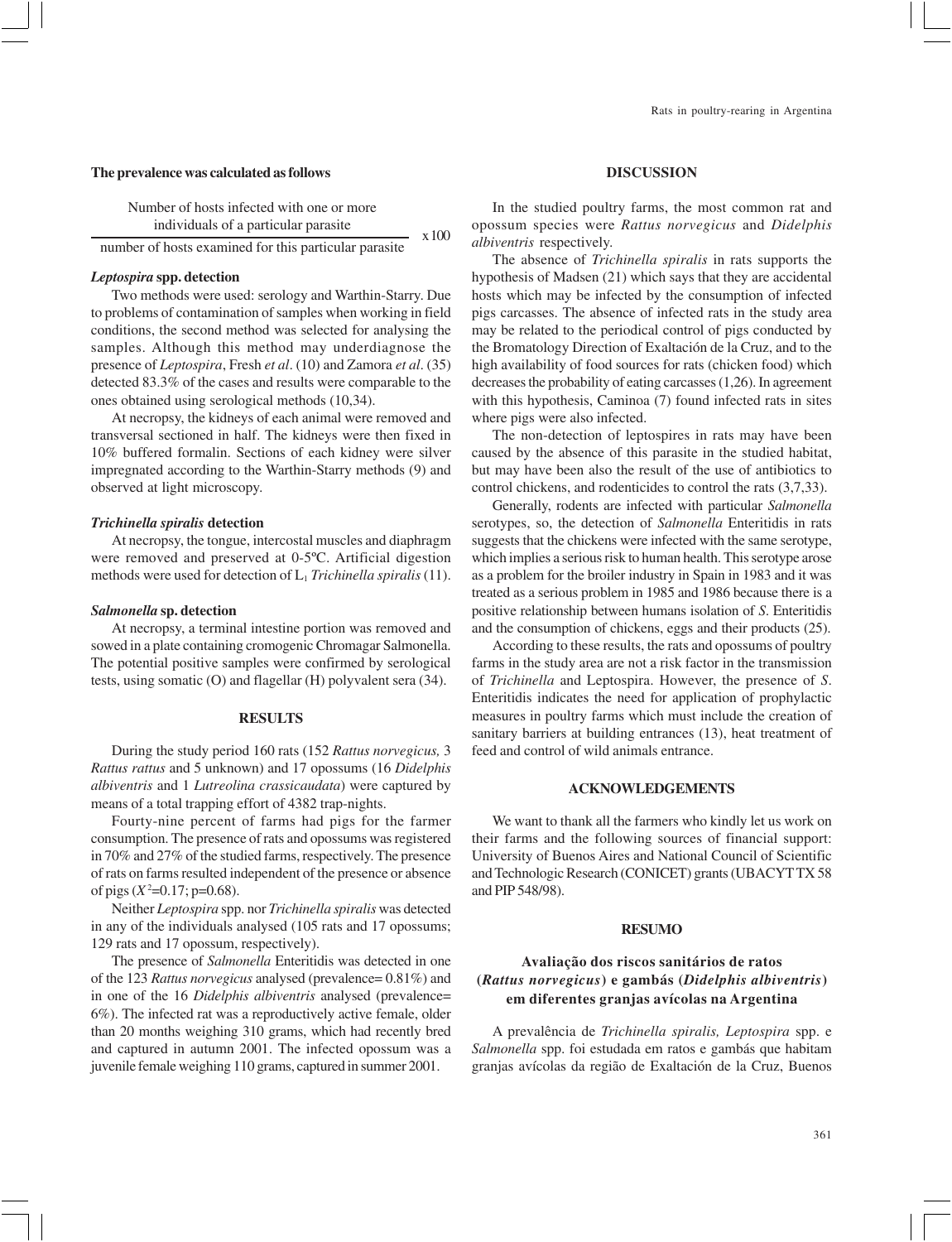Aires, Argentina, com o objetivo de determinar o potencial risco sanitário para pessoas que ficam em contato com esses animais. O estudo foi realizado entre a primavera de 1999 e o inverno de 2001 em 48 granjas avícolas. O estudo em gambás iniciou-se no inverno de 2000. Foram capturados 152 *Rattus norvegicus*, 3 *Rattus rattus,* 16 *Didelphis albiventris* e 1 *Lutreolina crassicaudata*. Registrou-se a presença de ratos e de gambás em 70% e 27% das granjas estudadas, respectivamente. A percentagem de granjas com ratos foi independente da presença ou da ausência de suínos. Não foi detectada a presença de *Leptospira* spp. e de *Trichinella spiralis* em nenhum animal avaliado. Foi detectada, porém, a presença de *Salmonella* Enteritidis em um *Rattus norvegicus* e em um *Didelphis albiventris*. Nas condições em que esse estudo foi realizado, os nossos resultados indicam que ratos e gambás que habitam granjas avícolas não constituem um fator de risco na transmissão de *Trichinella* e de *Leptospira*. A detecção de *Salmonella* Enteritidis tanto em ratos quanto em gambás, porém, sugere a necessidade de aplicar medidas profiláticas em granjas avícolas para maior controle desse agente.

**Palavras-chave:** zoonose, *Salmonella,* granjas avícolas, ratos, gambás

### **REFERENCES**

- 1. Acha, P.N.; Szyfres, B. *Zoonosis y enfermedades transmisibles comunes al hombre y a los animales*. Organización Panamericana de la Salud, 1992, 953p.
- 2. Agostini, A.; Arango, J.F.; Cittadino, E.A.; de Mazzonelli, G.D. Leptospirosis humana: caracterización epidemiológica de un área de riesgo. *Revista del Instituto de Higiene y Medicina Social*, 3:14-21, 1999.
- 3. Amaddeo, D.; Ieradi, L.A.; Autorino, G.L.; Perrella, D. Leptospirosis in wild rodents living in urban areas (Rome-Italy)*. Proccedings of the I European Congress of Mammalogy*, 105-114, 1996.
- 4. Brown, D.J.; Browning, L.M.; Coia, J.E. Investigation of human infections with *Salmonella* enterica serovar Java in scotland and possible association with imported poultry. *Eurosurveillanc*e, 2:35- 40, 2003.
- 5. Busch, M.; Kravetz, F.O. Competitive interactions among rodents (*Akodon azarae, Calomys laucha, C. musculinus* and *Oligoryzomys flavescens*) in a two-habitat system I. Spatial and numerical relationship. *Mammalia*, 56:45-56, 1992.
- 6. Cacchione, R.A.; Bulgini, M.J.D.; Cascelli, E.S.; Martinez, E.S. Leptospirosis en animales silvestres. Estado actual de sus investigaciones, aislamientos y clasificación de cepas argentinas. *Rev. Fac. C. Vet*., 20:37-54, 1967.
- 7. Caminoa, C. *Roedores como transmisores de leptospirosis y triquinosis*. Agrevo. Super Asecho, without year.
- 8. Everard, C.O.R.; Fraser-Chanpong, G.M.; James, A.C.; Butcher, L.V. Serological studies on leptospirosis in livestock and chickens from Grenada and Trinidad. *Trans. R. Soc. Trop. Med. Hyg.*, 79:859-864, 1985.
- 9. Faine, S. Silver staining of spirochaetes in single tissue sections. *J. Clin. Pathol*., 18:381-382, 1965.
- 10. Fresh, J.W.; Tsai, C.C.; Lai, C.H.; Chang, C.T. Leptospirosis in man and rodents on Taiwan. *Am. J. Trop. Med. Hyg.*, 17:760-768, 1968.
- 11. Gamble, H.R.; Bessonov, A.S.; Cuperlovic, K.; Gajadhar, A.A.; Van Knapen, F.; Noeckler, K.; Schenone, H.; Zhu, X. International Commission on Trichinellosis: Recommendations on methods for the control of Trichinella in domestic and wild animals intended for human consumption. *Veterinary Parasitology*, 93*:*393-408, 2000.
- 12. Gómez Villafañe, I.E.; Bilenca, D.N.; Cavia, R.; Miño, M.H.; Cittadino, E.A.; Busch, M. Environmental factors associated with rodent infestations in Argentine poultry farms. *Br. Poult. Sci.*, 42:300-307, 2001.
- 13. Gonzalez, H.D.; Floriani, C. Capítulo XXII In: *Tratado de las enfermedades infecciosas*. 2ª. edición. Editorial Bibliográfica Argentina, 1950, 232-239.
- 14. Gordon Smith, C.E.; Turner, L.H.; Harrison, J.L.; Broom, J.C. Animal leptospirosis in Malaya. *Bull. Wld. Hlth Org.*, 24:23-34, 1961.
- 15. Huici, N.; Tesón, M.; Macazaga, A.; Loverde, V. Triquinelosis en algunos animales autóctonos argentinos. *Veterinaria Argentina,* volumen XVI:358-360, 1999.
- 16. Hoop, R.K. The Swiss control programme for *Salmonella* Enteritidis in laying hens: experiences and problems. *Rev. Sci. Tech. Off. Int. Epiz*., 16:885-890, 1997.
- 17. Humbert, F.; Salvat, G. Risques de transmission des Salmonelles en aviculture: détection et prévention en Europe. *Rev. Sci. Tech. Off. Int. Epiz*., 16:83-90, 1997.
- 18. Kataranovski, D.; Dataranovski, M.; Savic, I.R.; Cakic, P.; Soldatovic, B.; Matic, R. Morphometric and biochemical parameters as age indicators in the Norway Rat (*Rattus norvegicus* Berk, 1769). *Acta Vet.*, 44:371-378, 1994.
- 19. Leiby, D.A.; Duffy, C.H.; Murrell, K.D.; Schad, G.A. Trichinella spiralis in an agricultural ecosystem: transmission in the rat population. *J. Parasitol.*, 76:360-364, 1990.
- 20. Liceras de Hidalgo, J. Leptospirosis en Tingo María, Departamento de Huanuco, Perú. II. Estudio en animales silvestres. *Bol. Sanit. Panam*., 91:47-54, 1981.
- 21. Madsen, H. The principles of the epidemiology of trichinelliasis with a new view on the life cycle. *In*: Kim, C.W. (ed.) *Trichinellosis.* Intext, New York, 1974, p.615-638.
- 22. Mills, J.N.; Ellis, B.; McKee, K.; Maiztegui, J.; Childs, J.E. Habitat associations and relative densities of rodent populations in cultivated areas of Central Argentina. *J. Mammal.*, 73:470-479, 1991.
- 23. Nagy, B.; Kovacs, S.; Kostyak, A.; Bitay, Z. Significance of salmonellosis in food safety and opportunities to reduce losses in Hungary. *Magyar-Allatorvosok-Lapja*, 119:672-685, 1997.
- 24. Padula, P.J.; Colavecchia, S.B.; Martinez, V.P.; Gonzalez Della Valle, M.O.; Edelstein, A.; Miguel, S.D.; Russi, J.; Riquelme, J.M.; Colucci, N.; Almiron, M.; Rabinovich, R.D. Genetic diversity, distribution, and serological features of hantavirus infection in five countries in South America. *J. Clin. Microbiol*., 38:3029-3035, 2000.
- 25. Porta, R. Problemática actual de la *Salmonella* Enteritidis. *In*: *Mundo Ganadero*. Nº 12. Ed. Eumedia, S.A. Madrid, 1999.
- 26. Pozio, E. Factors affecting the flow among domestic, synanthropic and sylvatic cycles of *Trichinella*. *Vet. Parasitol.*, 93:241-262, 2000.
- 27. Sabattini, M.; Maiztegui, J.I. Fiebre Hemorrágica Argentina (FHA). *Medicina*, 34:313-320, 1970.
- 28. Santa Rosa, C.A.; Sulzer, C.R.; Giorgi, W.; da Silva, A.S.; Yanaguita, R.M.; Lobao, A.O. Leptospirosis en Wildlife in Brazil: Isolation of a New serotipe in the pyrogenes group. *Am. J. Vet. Res.*, 36:1363- 1365, 1975.
- 29. Schweigmann, N.J.; Pietrokovsky, S.; Bottazzi, V.; Conti, O.; Bujas, M.A.; Wisnivesky-Colli, C. Estudio de la prevalencia de la infección por *Trypanosoma cruzi* en zarigüeyas (*Didelphis albiventris*) en Santiago del Estero, Argentina. *Revista Panamericana de la Salud*, 6:371-377, 1999.
- 30. Seijo, A.; Deodato, B.; Cernigoi, C.; Curcio, D. *Source of infection for* leptospirosis in Argentina. Abstract Book of the 9<sup>th</sup> International Congress on Infectious Diseases, Buenos Aires, Argentina, 2000, p.235.